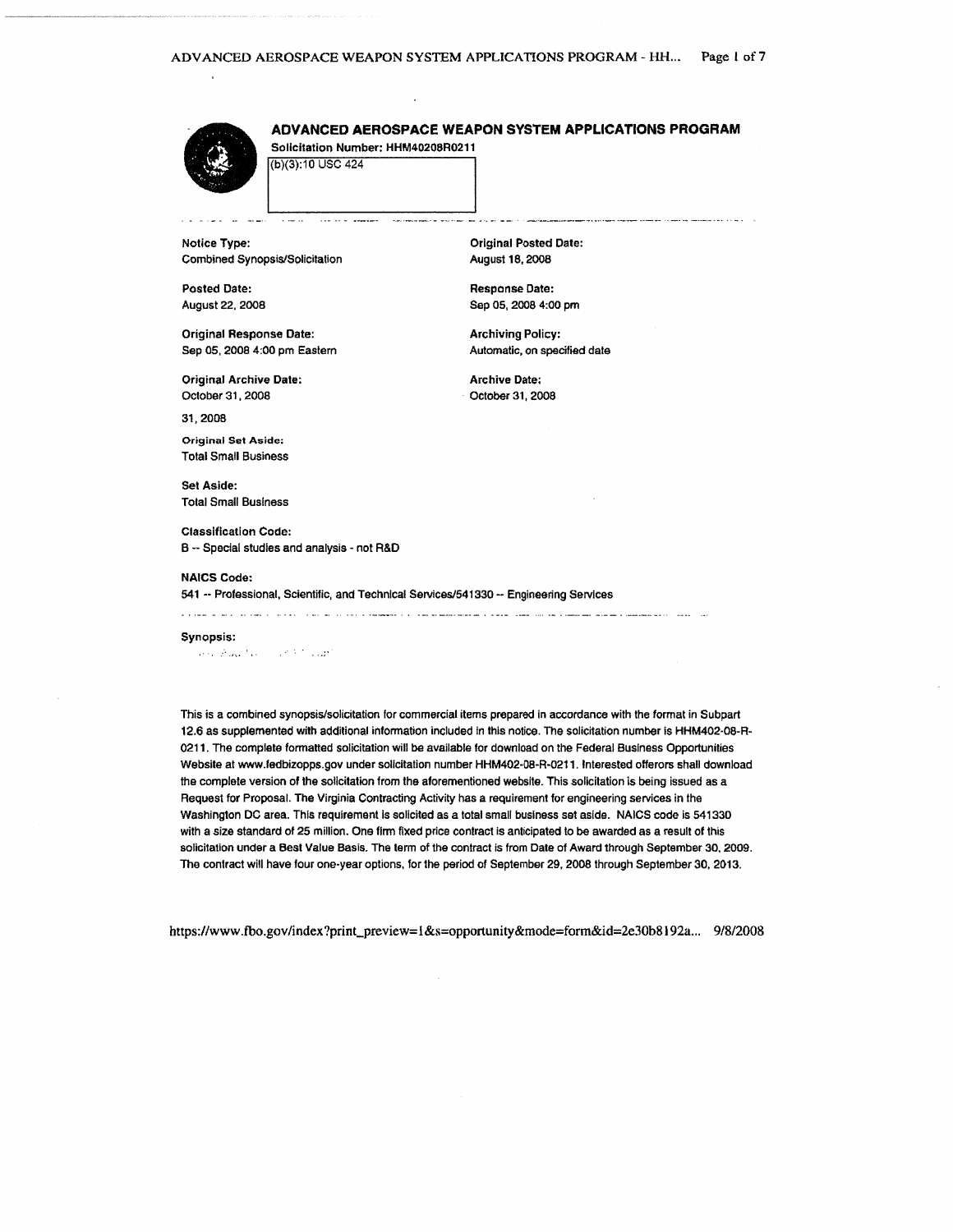STATEMENT OF OBJECTIVES FOR THE ADVANCED AEROSPACE WEAPON SYSTEM APPLICATIONS PROGRAM 18 July 2008 1. BACKGROUND: The (b)(3):10 USC 424 of the Defense Intelligence Agency (DIA) has the responsibility to provide guidance and oversight to the Department of Defense (DoD) acquisition process along with leveraging the DoD Intelligence Community to coordinate, produce and maintain projections of the future threat environment in which U.S. air, naval, ground, space, missile defense and information systems operate. In order to accurately assess the foreign threat to U.S. weapon systems, a complete as possible understanding of potential breakthrough technology applications employed in future aerospace weapon systems must be obtained. 2. OBJECTIVE: One aspect of the future threat environment involves advanced aerospace weapon system applications. The objective of this program is to understand the physics and engineering of these applications as they apply to the foreign threat out to the far term, i.e., from now through the year 2050. Primary focus is on breakthrough technologies and applications that create discontinuities in currently evolving technology trends. The focus is not on extrapolations of current aerospace technology. The proposal shall describe a technical approach which discusses how the breakthrough technologies and applications listed below would be studied and include proposed key personnel that have experience in those areas. 3. REQUIREMENTS: a) The contractor shall complete advanced aerospace weapon system technical studies in the following areas: 1. lift; 2. propulsion; 3. control; 4. power generation; 5. spatial/temporal translation; 6. materials; 7. configuration, structure; 8. signature reduction (optical, intrared, radiofrequency, acoustic); 9. human interface; 10. human effects; 11. armament (RF and DEW); 12. other peripheral areas in support of (1-11); b) It is expected that numerous experts with extensive experience (minimum of 10 years) in breakthrough aerospace research and development will be required to meet the demands of the above program. The offeror should clearly identify their approach to obtaining the services of and their utilization of these scientific and technical experts. Management personnel must include a lead integrator to oversee the work of the various analytical teams, and to integrate their findings into final coherent products. At least one member of each analytical team must have a PhD, although that member can be on several teams. A technical plan for conducting the advanced aerospace weapon system studies described above must be included in the offeror's proposal. (c) Offeror must be able to produce integrated finished assessments in each of the above advanced aerospace weapon system technical areas. Finished reports and presentations, while highly analytical and technical, must be in a format suitable for dissemination at the highest levels of the federal government. In addition to the main technical section of each assessment, an executive summary utilizing clearly understandable (non-technical) language must also be contained in each report.(d) To assess relevant experience, offerors shall submit at least three (3) references, including a POC name and phone number, with a brief description of the business relationship with the Government or other corporations. In addition, offerors should provide examples, conducted within the past 7 years, of having performed, as a prime contractor, the analysis, design, construction, and flight testing of high performance aircraft and/or satellites. Success in this program is dependent upon this capability and experience.4. PLACE OF PERFORMANCE: The work under this contract shall be performed at the Contractor's facility.

5. SECURITY REQUIREMENT: Contractor company and personnel proposed shall be clearable and able to obtain a security and facility clearance upon award of the contract. All requirements specified in this SOO may be based on materials classified at or below Top Secret with access to Sensitive Compartmented Information (TS/ SCI). The contractor shall comply with the terms and conditions of the DD-254 BEFORE initiating any classified effort. The contractor shall notify the COR and Contracting Officer immediately upon the determination that higher classification requirements exist in order to accomplish the specified requirements. The contractor shall ensure  $(b)(3):10$ that each individual assigned to this contract shall be identified, cleared, and approved through  $\overbrace{\hspace{15em}}$ PRIOR **USC 424** to granting that individual access to, or authority to generate classified information in association with this effort.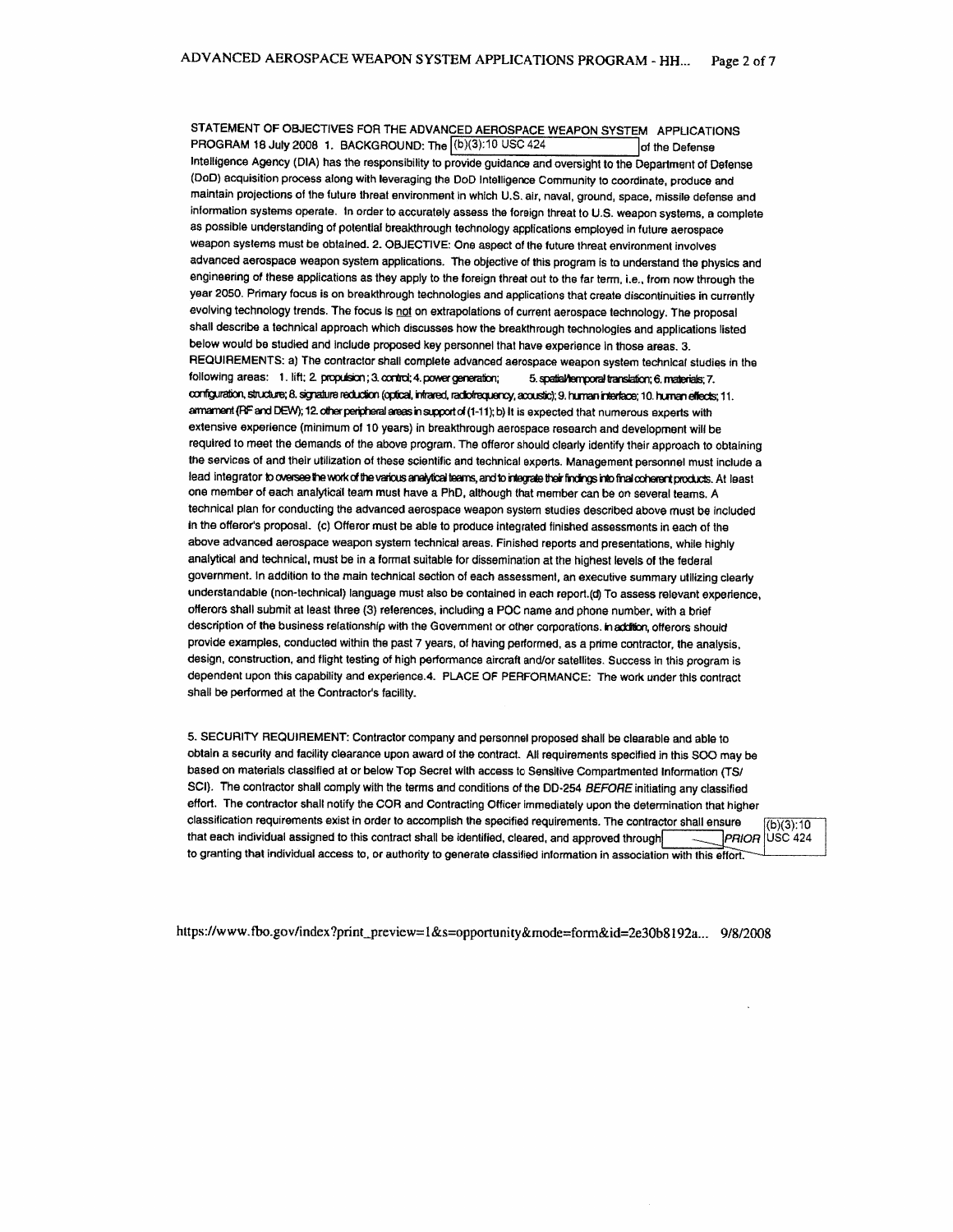5.1. Contractor shall provide a work facility (including unclassified information systems) with a Top Secret Facility Clearance granted by the Defense Security Service (DSS). Cleared facilities are not required at contract inception. Offeror must provide personnel eligible for a Top Secret clearance level with further eligibility for SCI access. At least two personnel cleared at the Secret level are required at contract inception. 6. GOVERNMENT FURNISHED PROPERTY/EQUIPMENT: The Government will provide the contractor access to computers and peripherals such as printers as the Government deems necessary to access and produce classified information. These computers and peripherals remain the property of the Government. 7. GOVERNMENT FURNISHED INFORMATION/DATA: Data required by the contractor to fulfill the terms of this contract shall be requested from the Government Project Lead (GPL). A good faith effort will be made to fulfill any legitimate request (as assessed by the GPL), however, the responsibility to collect information and data necessary for the conduct of this effort remains with the contractor. Any classified data provided by the Government in support of this contract will remain the property of the Government and will be returned to the government not more than 30 days after contract conclusion. 8. CONTRACTOR ACQUIRED / GOVERNMENT OWNED PROPERTY:

Any accountable property acquired by the contractor with government funds during the execution of this contract shall become government owned property. The contractor shall obtain written permission from the CO or Contracting Officer Representative (COR) prior to any purchase of real property with government funds. The contractor shall establish and maintain an inventory of all such property. This property must be inventoried and returned to the government not more than 60 days after the end of the contract. 9. EQUIPMENT LEASE OR PURCHASE:

The purchase of equipment is preferred, however, it may be more advantageous to the government to lease in certain circumstances. When it is contemplated a lease would be more advantageous to the govemment, contractor shall furnish the following information to the COR so the government can determine the best solution: 1. Estimated length of time the equipment will be used and the extent of use within that period; 2. Financial and operating advantages of alternative types and makes of equipment; 3.Cumulative rental payments for the estimated period of use; 4. Net purchase price; 5. Transportation and installation costs; 6. Maintenance and other service costs; 10. TRAVEL: It is anticipated that travel will be required for this contract. The Government will pay up to the rates specified in the government Federal Travel Regulations for travel destination. Travel reservations will be made by the contractor and will be reimbursed for actual costs only, with supporting documentation/receipts attached to the invoice. 11. DELIVERABLES: The contractor shall prepare the following deliverables; a Status Reports - monthly reports outlining accomplishments, milestones, and work in progress. b. Project Management Plan - For each technical area, the team lead shall submit, at the 60 day point, an overview paper identifying the scope of the final report; a Plan of Action and Milestones, and the composition of the analytical team. c. Research Reports - For each technical area, a comprehensive report and briefing forecasting potential advancements and their impact is to be submitted to the GPL by the end of the tenth month. An executive version of each report should also be submitted. Format will be specified by the GPL. d Integrated Threat Assessment - A final report and briefing that assesses the foreign threat from advanced aerospace platforms incorporating the technologies discussed in the individual research reports will be provided to the GPL at the end of the period of performance. An executive version of the report should also be submitted. Format will be specified by the GPL. e. Resumes - The Contractor shall submit resumes of all key personnel proposed for this effort. The Government reserves the right to review resumes and qualifications prior to acceptance of individuals for assignment. 12. PERIOD OF PERFORMANCE: The term of this contract shall is anticipated to be 5 years which consists of a base year of 12 months from date of award plus four (4) 12 month option years. 13. CONTRACT TYPE: The contract shall be firm fixed priced (FFP). 14. KEY GOVERNMENT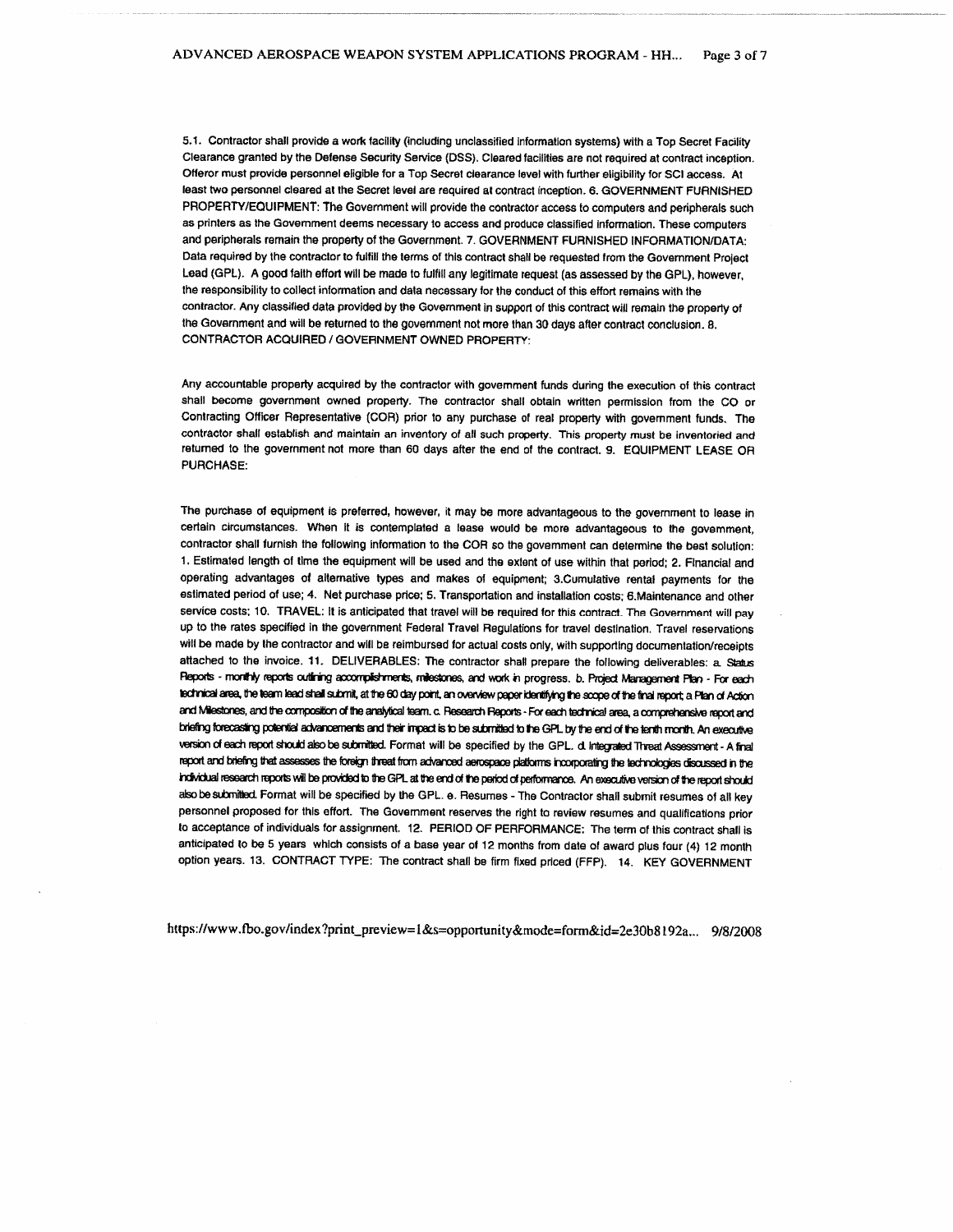PERSONNEL: The Contracting Officer for this contract will be Jennifer Sylvestre, AE, (202) 231-1246. The COR and Government Project Leader will be (b)(3):10 USC 424;(b)(6) 15. DEFINED TERMS: Key personnel - defined as proposed management and lead science and engineering staff.; Contracting Officer Representative (COR) - The government official appointed by the contracting officer and who is responsible for operations of the execution of the contract. The COR handles all aspects dealing with the interpretation and deliverables of the contract; Contracting Officer - Procurement official who holds a contracting warrant and is authorized to obligate the government under the terms of a contract and make changes to the contract; The solicitation document and incorporated provisions and clauses are those in effect through Federal Acquisition Circular 2005-012. The following FAR clauses and provisions apply to this acquisition:FAR 52.204-7 Central Contractor Registration ;52.212-1 Instructions to Offerors-Commercial Items; and 52.212-3 Offeror Representations and Certifications ? Commercial Items; Offerors are requested to provide a completed copy of this provision with their offer. Offerors shall complete annual representations and certifications on-line at http://orca.bpn.gov in accordance with FAR 51.212-3 Offeror Representations and Certifications? Commercial Items. If paragraph (i) of the provision is applicable, a written submission is required. FAR 52.212-4 Contract Terms and Conditions/Commercial Items applies. 52.222-49 Service Contract Act. 52.247-21 Contract liability for personal injury and or property damage.FAR 52.212-5 Contract Terms and Conditions Required to Implement Statutes or Executive Orders Commercial Items applies to this acquisition Supervision Labor and Materials. The following clauses within paragraph 52.222-5(b) apply to this solicitation.FAR 52.222-21 Prohibition of segregated Facilities. FAR 52.222-26 Equal Opportunity.FAR 52.222-35 Affirmative Action for Disabled Veterans and Veterans of the Vietnam Era.FAR 52.222-36 Affirmative Action for Workers with Disabilities. FAR 52.222-37 Employment Reports on Disabled Veterans and Veterans of the Vietnam Era.FAR 52.225-13 Restriction on Certain Foreign Purchases, FAR 52.232-18 Availability of Funds. FAR 52.217-9 Option to Extend the Term of the Contract. Contract Terms And Conditions Required to Implement Statutes or Executive Orders Applicable to Acquisitions of Commercial Items apply to this acquisition Required Central Contractor Registration applies to this acquisition. The complete text of any of the clauses and provisions effective on the date of the latest Federal Acquisition Circular is available electronically from the following site:http://www.arnet.gov/far. Firms offering a response to this notice should ensure registration in the Central Contractor Registration database prior to submission for consideration. Offerors are requested to submit offers via e-mail to Jennifer, sylvestre@dia.mil. Proposals are due at the Contracting office on September 5. 2008 by 4:00 PM EST to the point of contactindicatedbelow.

 $(b)(3):10$  USC  $424$ ; $(b)(6)$ Point of Contact:

**Contracting Office Address:** 

Other Defense Agencies, Defense Intelligence Agency. (b)(3):10 USC 424 (b)(3):10 USC 424

**Place of Performance:** 

(b)(3):10 USC 424

Point of Contact(s):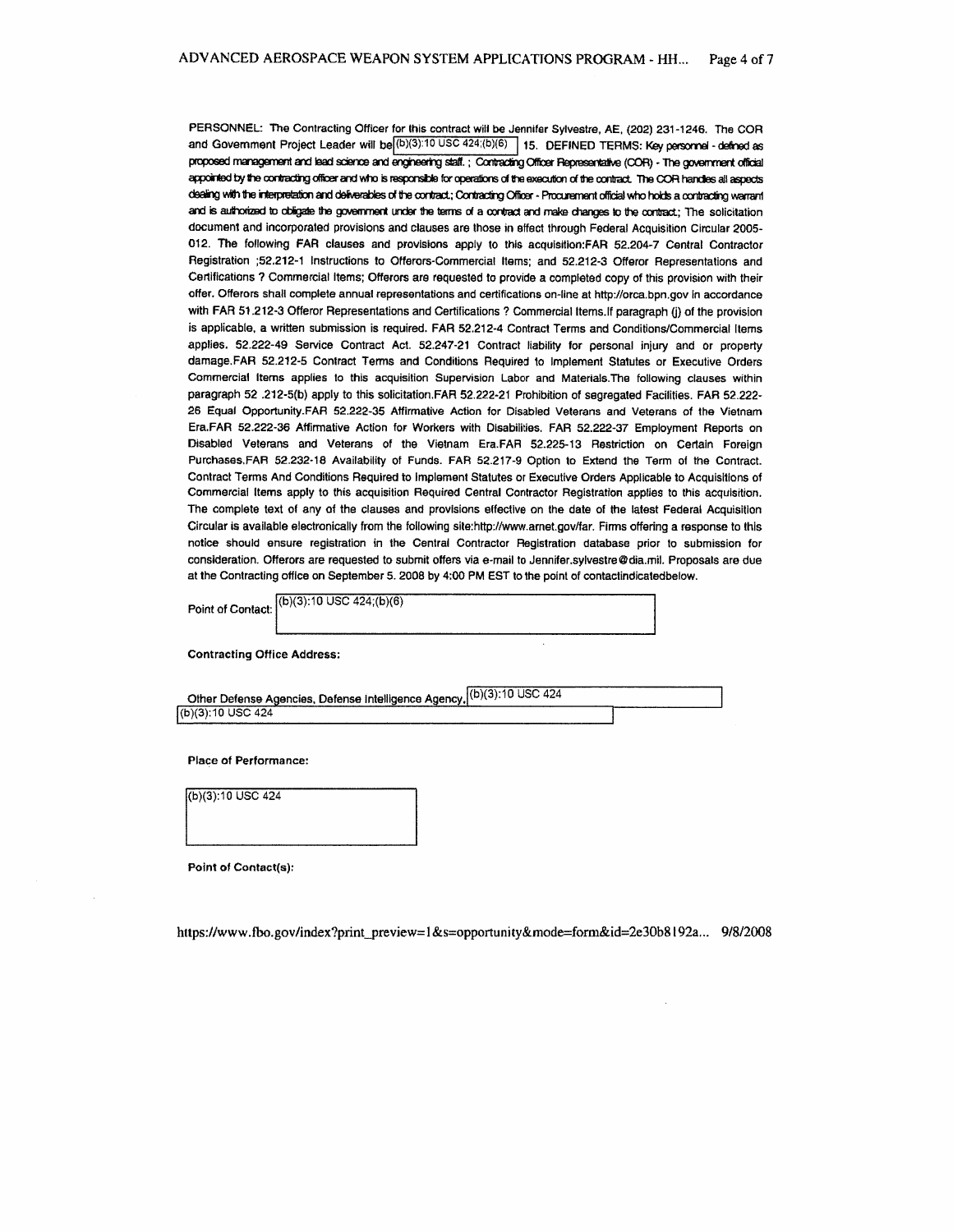$(b)(3): 10$  USC 424;(b)(6)

The contract of the part of the app

The purpose of this amendment is to correct the language in the DD Form 254, Block 13. It shall be changed from:

"THE CONTRACTOR WILL BE REQUIRED TO HAVE A TOP SECRET FACILITY CLEARANCE GRANTED BY THE DEFENSE SECURITY SERVICE (DSS) PRIOR CONTRACT IMPLEMENTATION.<sup>4</sup>

to

"THE CONTRACTOR WILL NOT BE REQUIRED TO HAVE A TOP SECRET FACILITY CLEARANCE GRANTED BY THE DEFENSE SECURITY SERVICE (DSS) PRIOR TO CONTRACT IMPLEMENTATION. HOWEVER, IT MUST BE OBTAINED AS SOON AS POSSIBLE DURING THE INITIAL YEAR OF THE CONTRACT."

Amended Solicitation # HHM402-08-R-0211v2 is attached to this notice.

All offerors shall acknowledge receipt of this amendment.

Solicitation HHM402-08-R-0211

Sensitive/Secure Package: no Type: Other (Draft RFPs/RFIs, Responses to Questions, etc..) Posted Date: August 18, 2008

HHM402-08-R-0211.doc (452.50 Kb) Description: Solicitation HHM402-08-R-0211

#### Solicitation 1

Sensitive/Secure Package: no **Type: Solicitation** Posted Date: August 18, 2008

HHM402-08-R-0211v1.doc (459.50 Kb)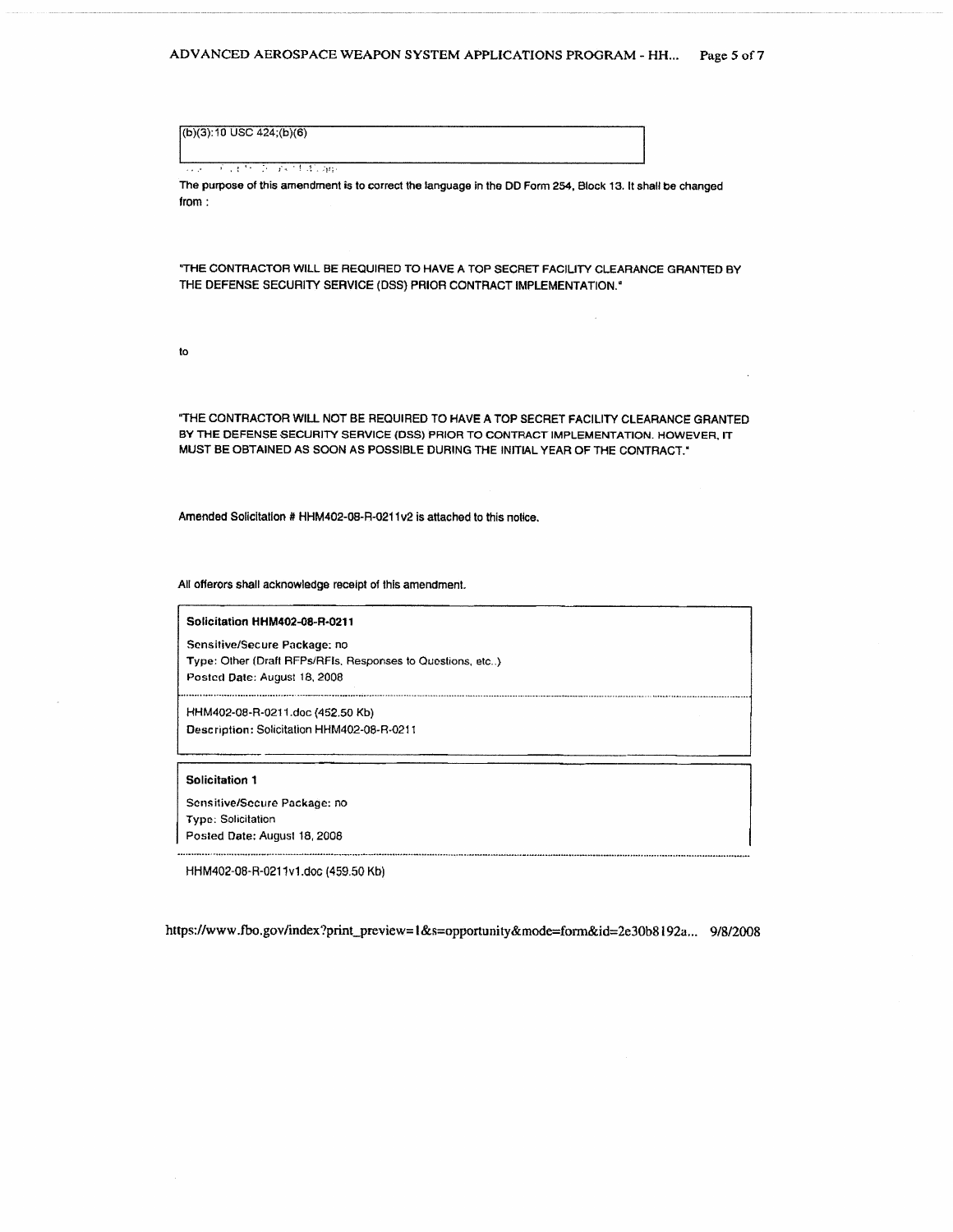Description: Corrected copy of original solicitation HHM40208R0211. Corrected copy issued to reflect correct quantity and unit of issue for all line items.

Please acknowledge via e-mail receipt of the corrected solicitation version HHM40208R0211v1

## Solicitation 2

Sensitive/Secure Package: no Type: Solicitation Posted Date: August 18, 2008

HHM402-08-R-0211v2.doc (460.00 Kb)

Description: HHM402-08-R-0211v2

## Solicitation 3

Sensitive/Secure Package: no Type: Solicitation Posted Date: August 22, 2008

HHM402-08-R-0211v3.doc (460.00 Kb)

Description: Corrected solicitation number HHM402-08-R-0211. The purpose of this modification is to correct the solicitation number in block 5 of the SF 1449. Offerors shall acknowledge receipt of all amendments,

## **Contracting Office Address:**

(b)(3):10 USC 424

(b)(3):10 USC 424

Place of Performance:

**Primary Point of Contact.:** 

 $(b)(3):10$  USC  $424; (b)(6)$ 

**ALL FILES** 

Solicitation HHM402-08-R-0211